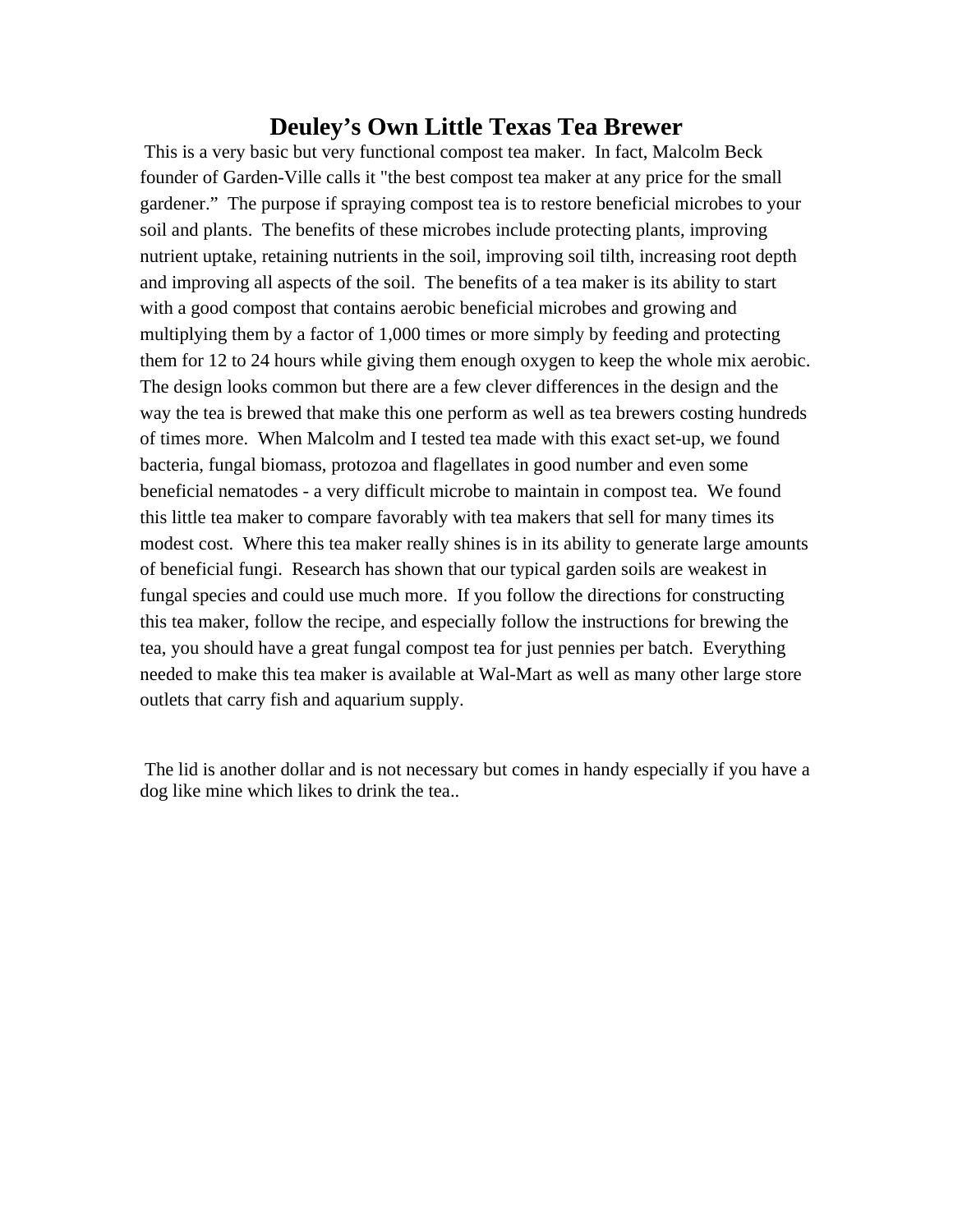

 **Figure 1 Five gallon and lid available at Wal-Mart and many other outlets** 

A pump with two outlets is best to use as it allows you to put one set of air stones inside the "tea bag" and still have a couple of air stones at the bottom of the bucket.

Figures 2 and 3 show the Petco pump. Figure 3 shows the double outlet on the side of the pump. Try to find a pump rated for about a fifty-gallon aquarium. The one I mentioned at Wal-Mart states it is intended for a 30 to 60 gallon aquarium and does a fine job in the 5 gallon bucket. The main point to remember is that enough oxygen must always be present to prevent your tea from going anaerobic (running out of Oxygen). I am sure you could do just as well with a couple of smaller pumps if you already own them. Just be sure you are pumping lots of oxygen through your tea maker. It is probably impossible to have to much oxygen in your tea although I suppose you could overdo the movement of the tea and beat your fungus to death. No chance of that with this tea maker.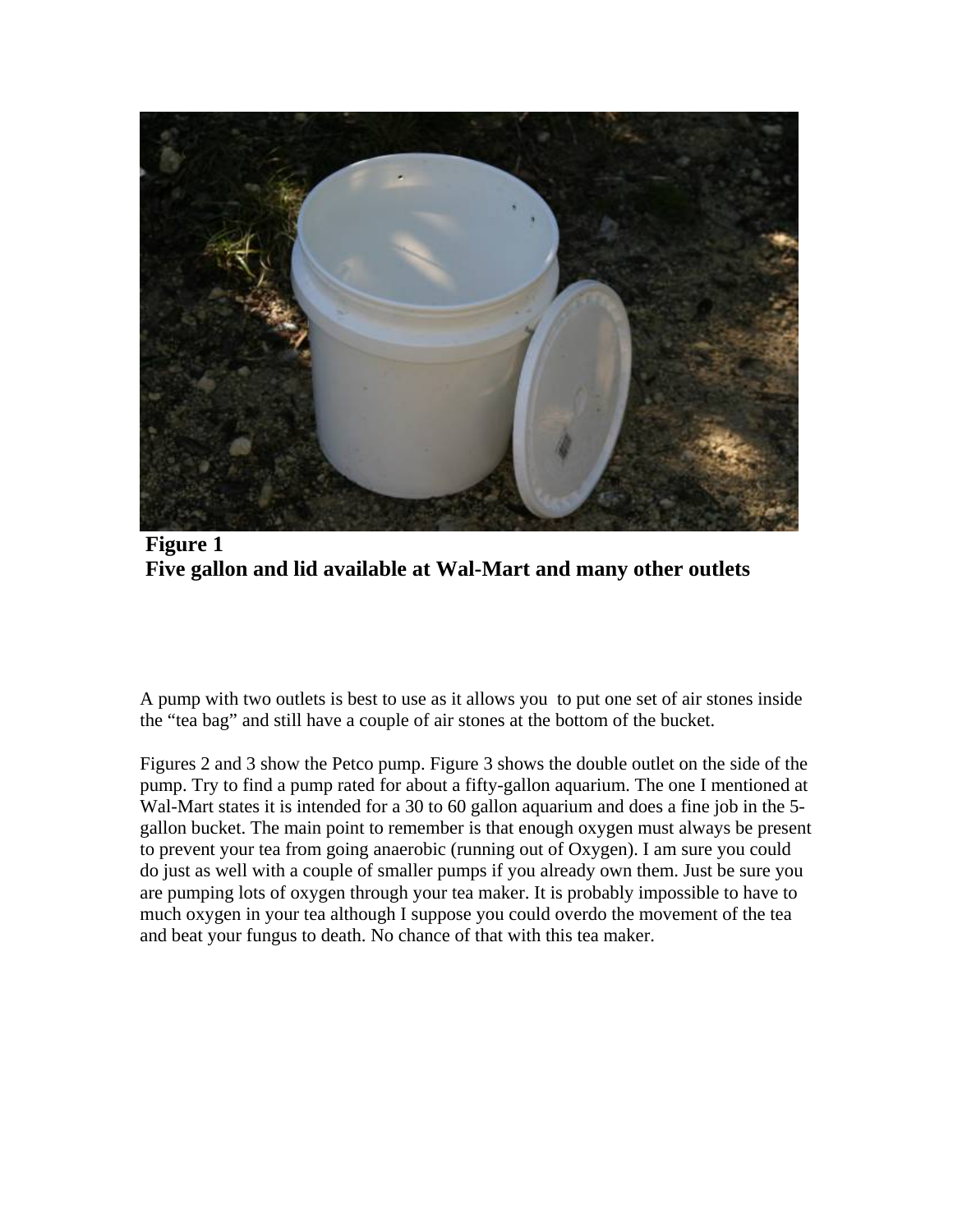

**Figure 2 Air pump from Petco** 



# **Figure 3. Double outlet on air pump**

While in the "fish department" you will need to purchase some air stones. Air stones are used in the aquarium to make lots of bubbles. The tiny bubbles bring lots of oxygen to the water and promote all the beneficial microbes in the aquarium. The air stones bubble air and provide oxygen in the tea maker, too. I use 4 stones, 2 one inch stones inside the tea bag and 2 five inch stones on the bottom of the tea maker. Figure 4 shows how the air stones are connected to the clear air tubing.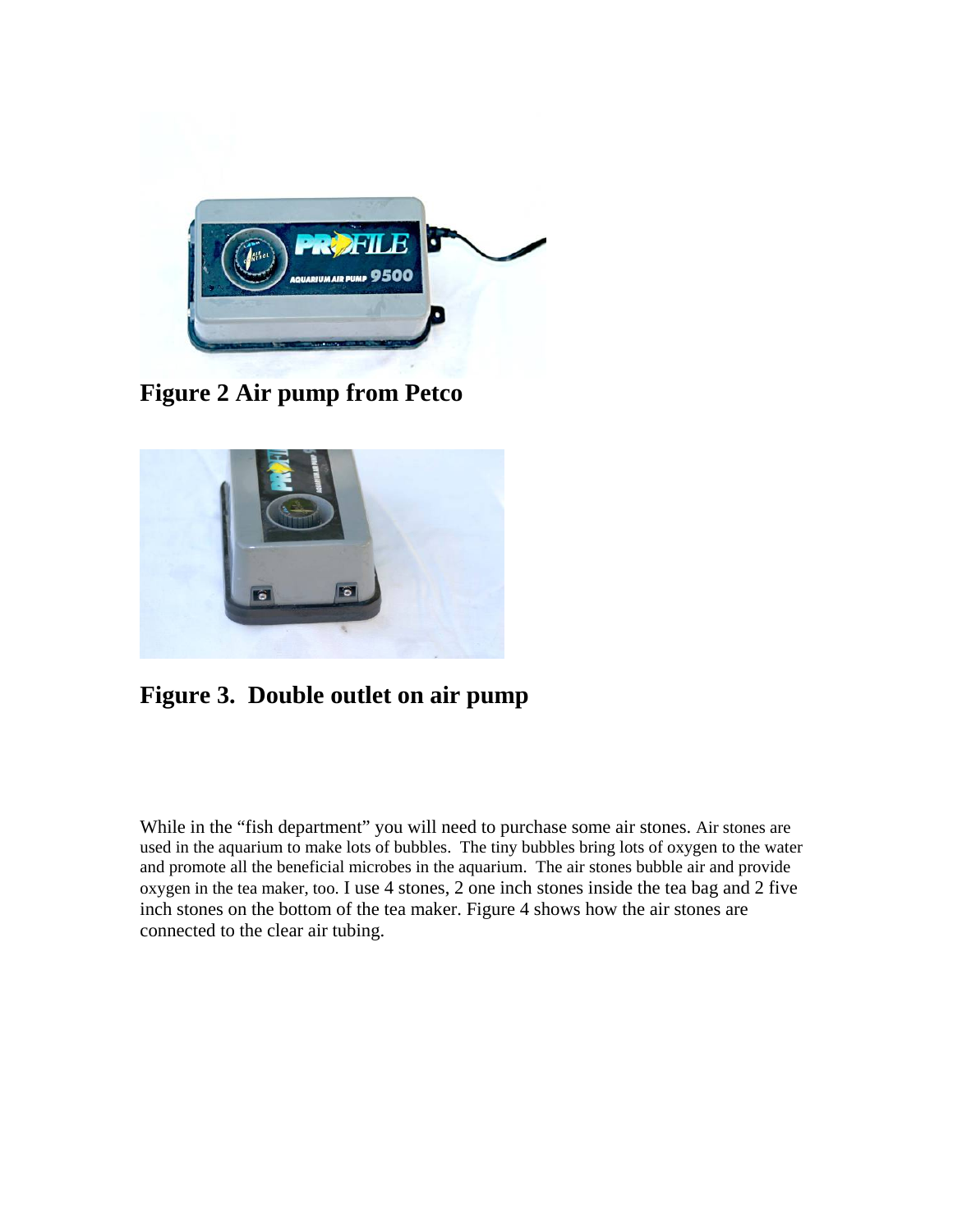

# **Figure 4. Air stones**

These air stones are blue porous synthetic stones. Some are gray, white or even black but all should work fine. Your nearest Wal-Mart should have stones just like these but other stones have worked fine for me in the past. The stones in figure 4 have been used several times and have become stained from the tea, but I clean them between each batch of tea by soaking them in Hydrogen Peroxide(3 % solution bought at your local drug store or from Wal-mart is more than adequate). If you do not thoroughly clean the equipment between batches, a slimy coating of anaerobic bacteria will form on the stones and in the tea maker which can be detrimental to the well-being of the beneficial bacteria in future batches of tea. **Cleaning the tea maker between every tea batch is VERY important.** 

You will also need several feet of aquarium tubing like the tubes shown here in the pictures. The cost is another \$2.00 or \$3.00 dollars at Wal-Mart.

Also, you will need two t-valves to split the air line between the air stones. The valves shown here are inexpensive plastic and work well but there are better valves made of brass if you see fit to spend a little more.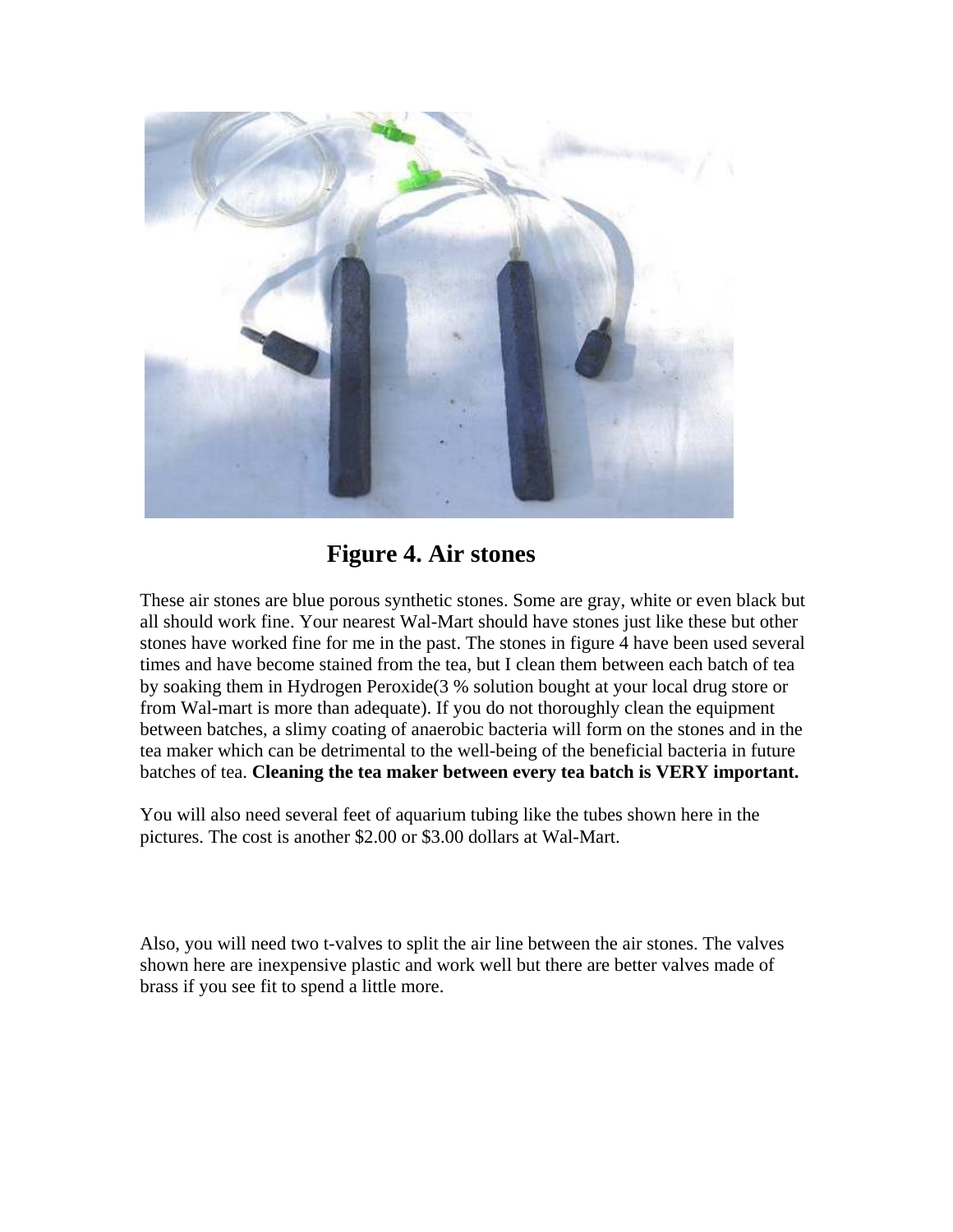

 **Figure 5. T-Valve** 

Now that you have purchased your necessary hardware, there is one more item that is very useful.

Back to the paint department. Buy a paint strainer bag. It is a nylon bag used to strain junk out of paint normally but is a perfect tea bag to hold compost.



**Figure 6. Paint strainer bag** 

### **Now lets put this thing together:**

First I drill a couple of  $\frac{1}{4}$  inch holes in the side of the bucket a few inches from the top. If you decide not to use the top, the tubes can just run over the edge of the bucket but  $\overline{I}$ prefer using the top.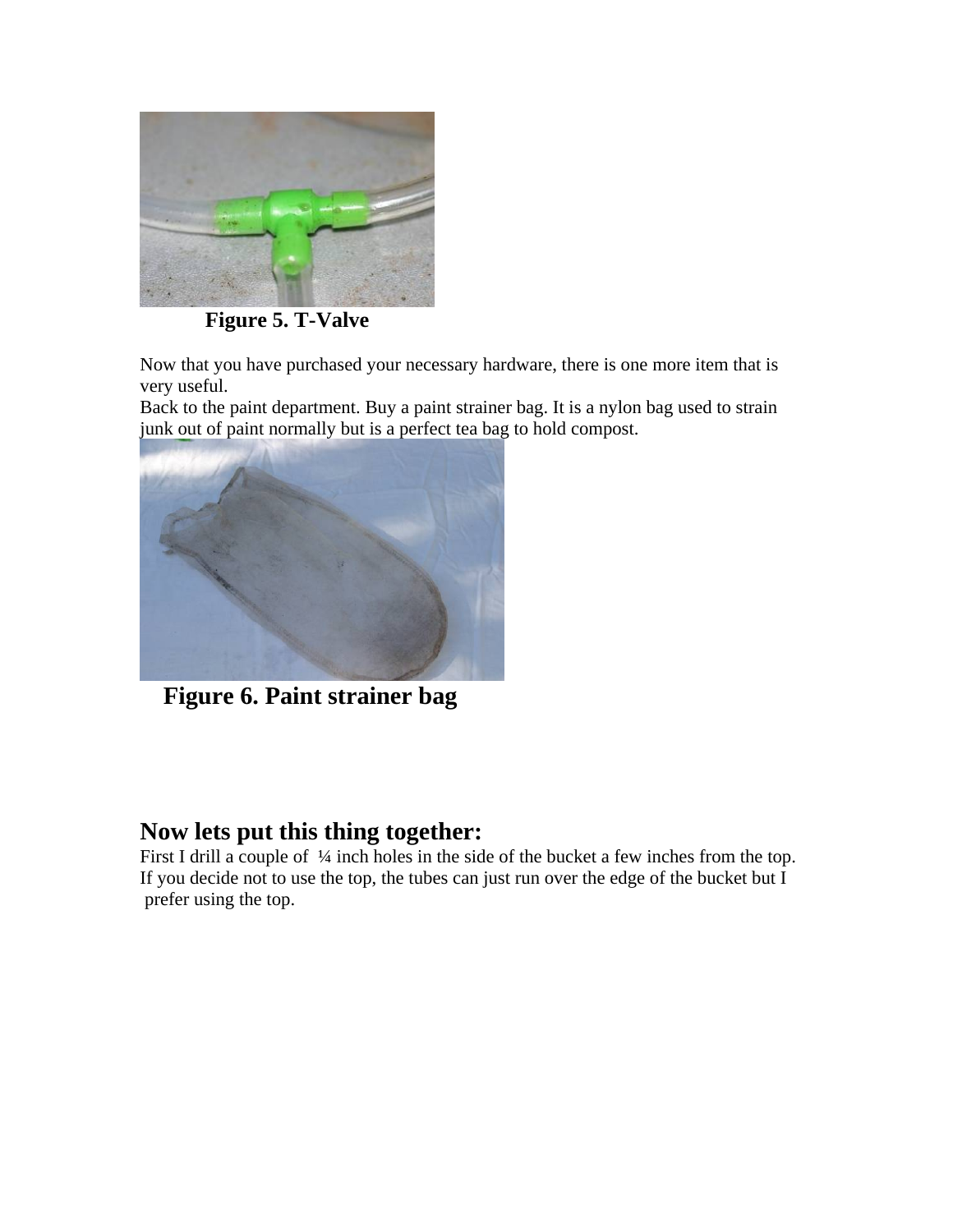

 $\begin{array}{c} \hline \end{array}$ **Figure 7.One of two holes to run tubes into bucket** 

I also drill a hole in the top of the lid to run a string through for holding the tea bag off the bottom of the bucket. This may not be necessary because the air stones inside the tea bag usually keeps it floating and bobbing around but it can't hurt! Remember, this exact design has been tested and works well.



**Figure 8. Hole in bucket lid** 

First cut the necessary tubing to get all of the stones connected to the pump housing You will need 2 t-valves. One to split the line to the larger stones (5 inch stones)



**Figure 9. 5-inch air stones connected with tubing and t-valve.** 

The other to split the smaller air stones to be put into the tea bag.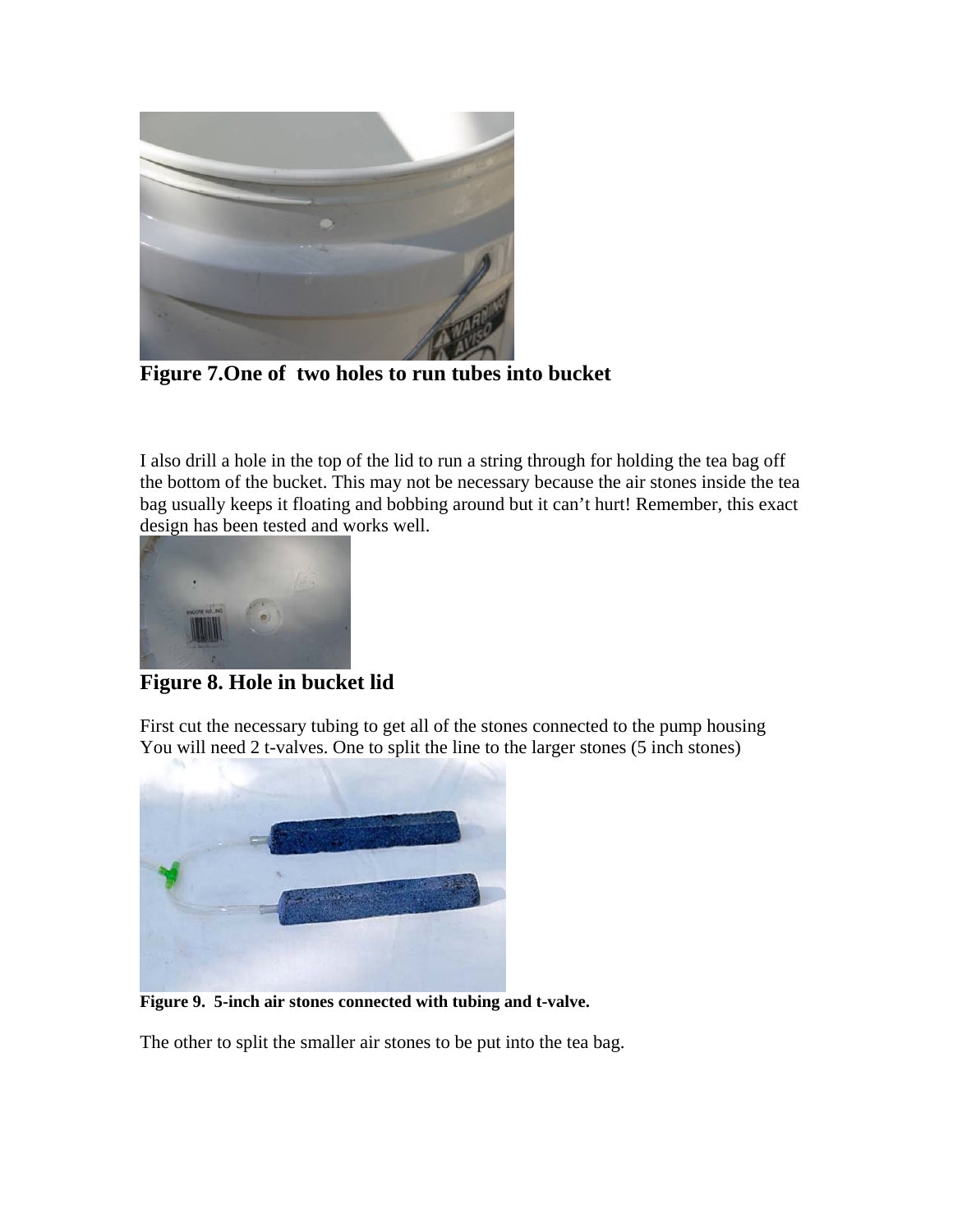

**Figure 10. 1-inch air stones connected with tubing and t-valve**





**Figure 11. All air stones ready to connect to air pump.** 

Now you need to make a decision as to what kind of compost is best for your garden or lawn.

Worm castings are one of the best composts to base your tea on but there is still much to be learned about what types of compost are best for what crops so keep well read on the subject . You only need a small amount of compost so get the best brand named compost you can find. Bags marked, "composted manure," usually are not adequate for a really great tea. Good brand names for compost in Central Texas are Garden-Ville, Dr. Gobbler, Living Earth Technology, and Lady Bug to name a few. I use about a pound or pound and a half of compost. Put it in your tea bag and place the smallest set of air stones in the bag and tie it off to keep the compost in the bag. In addition, if you really want to boost the bacterial content of your tea (great for foliar spraying trees and shrubs), add a good source of bacteria and some bacteria food.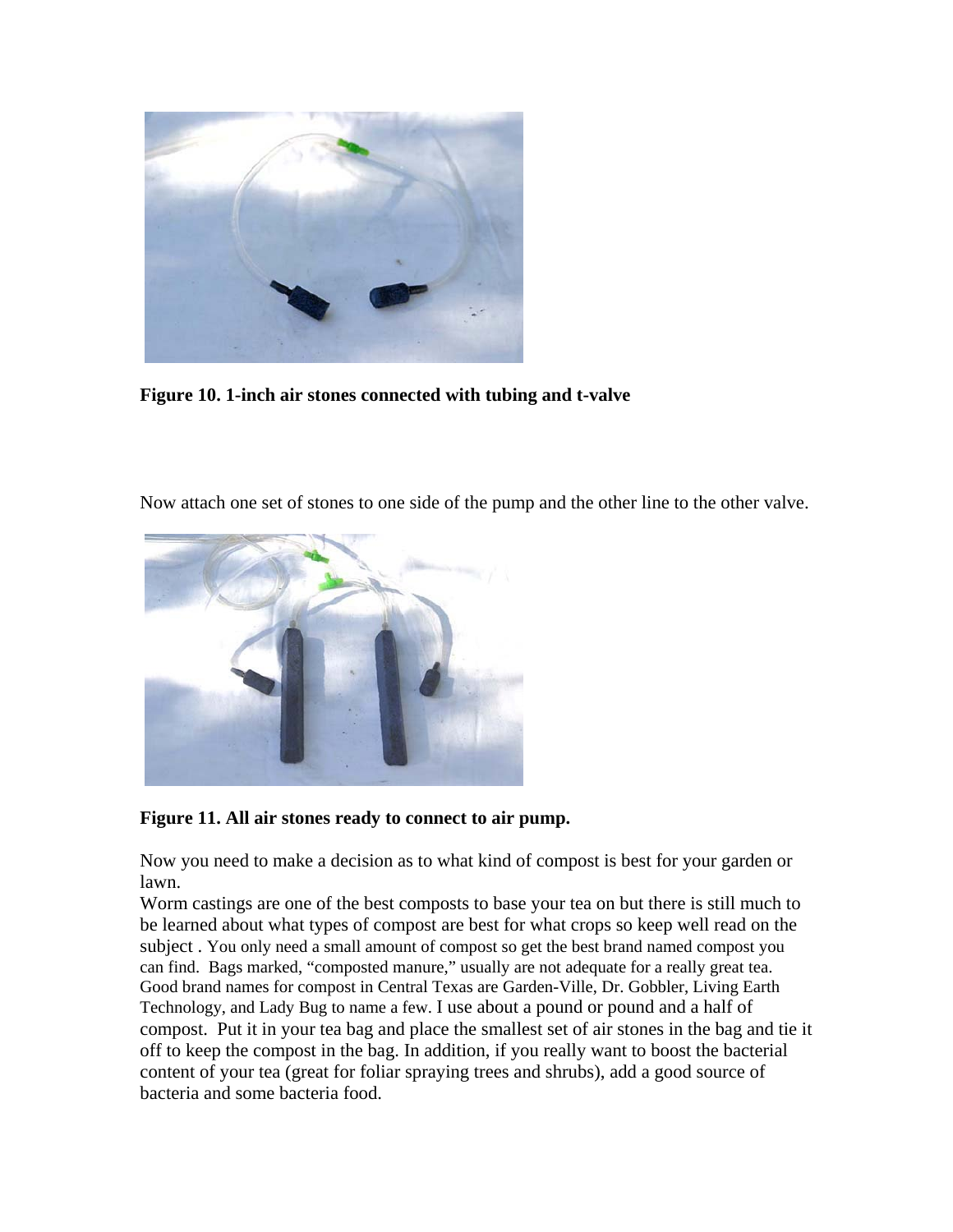I like local pond water for bacteria with some molasses (1/2 ounce per gallon of tea) to feed them. Be careful not to overdo molasses. At tea temperatures above 80 degrees, a little molasses goes a long way and can even cause your tea batch to go anerobic. If you question whether to add molasses, leave it out. In order to improve your tea's fungal quality (great for lawns, vegetables, and soil in general), all you have to do is add some liquid seaweed and/or fish hydrolysate (hi-DRAWL-uh-sate) (Neptune's Harvest make good ones) at 1/2 ounce per gallon of tea. Fish hydrolysates are whole fish parts digested into a liquid by natural enzymes at cool temperatures.



**Figure 12. Tea bag filled with compost and containing the 2 smaller air stones** 

Fill your bucket with water. Note that a 5-gallon bucket holds exactly 5 gallons when filled up to the very top. This "5-gallon" tea maker will make about 4 gallons of tea. I add 1/2 ounce of molasses per gallon (shown in Figure 13) to help feed the microbes, but don't overdo it. At tea temperatures above 80 degrees, a little molasses goes a long way and can even destroy your microbes if you aren't careful. If you question whether to add molasses, leave it out.



**Figure 13. Bucket with water and molasses before turning on the air pump**.

Put your larger air stones on the bottom of the bucket and add the tea bag containing your compost and the other 2 air stones.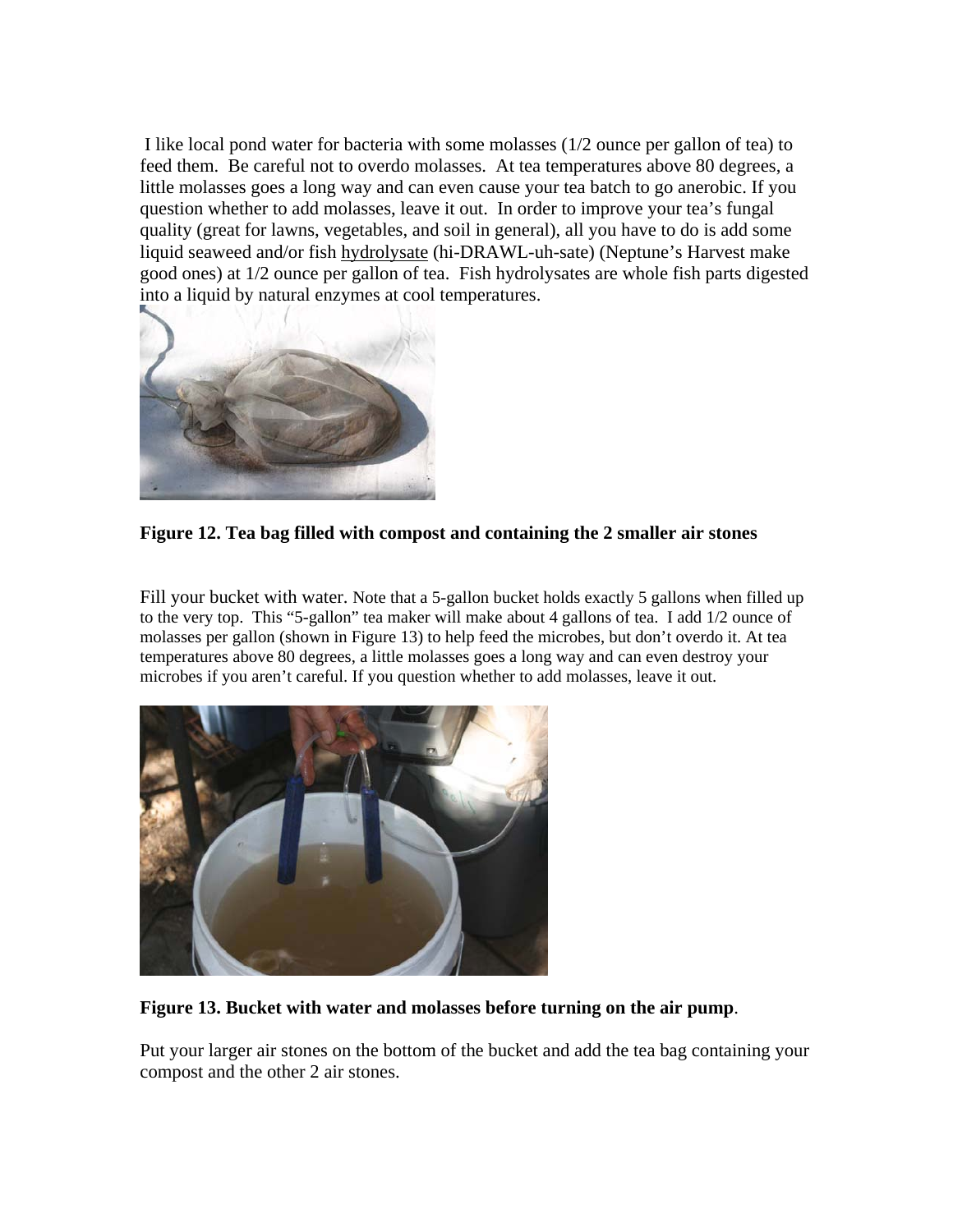

**Figure 14. Placing tea bag in Tea Maker**.

Plug in your pump and take a look at the movement of the water to make sure you have plenty of air and water movement



 **Figure 15. Tea Maker with air turned on.** 

The string is now run through the hole in the lid and will later be tied to the handle on the outside of the bucket so it does not settle on the bottom of the bucket.



#### **Figure 16. String running through hole in lid.**

Now set the pump on the closed lid and let her brew for about 6 or 8 hours. You should expect to see your tea bubbling as if it were boiling. If you used molasses in the tea it will have a sweet smell, faintly like rum, for several hours. When the molasses is used up, the aroma of the tea will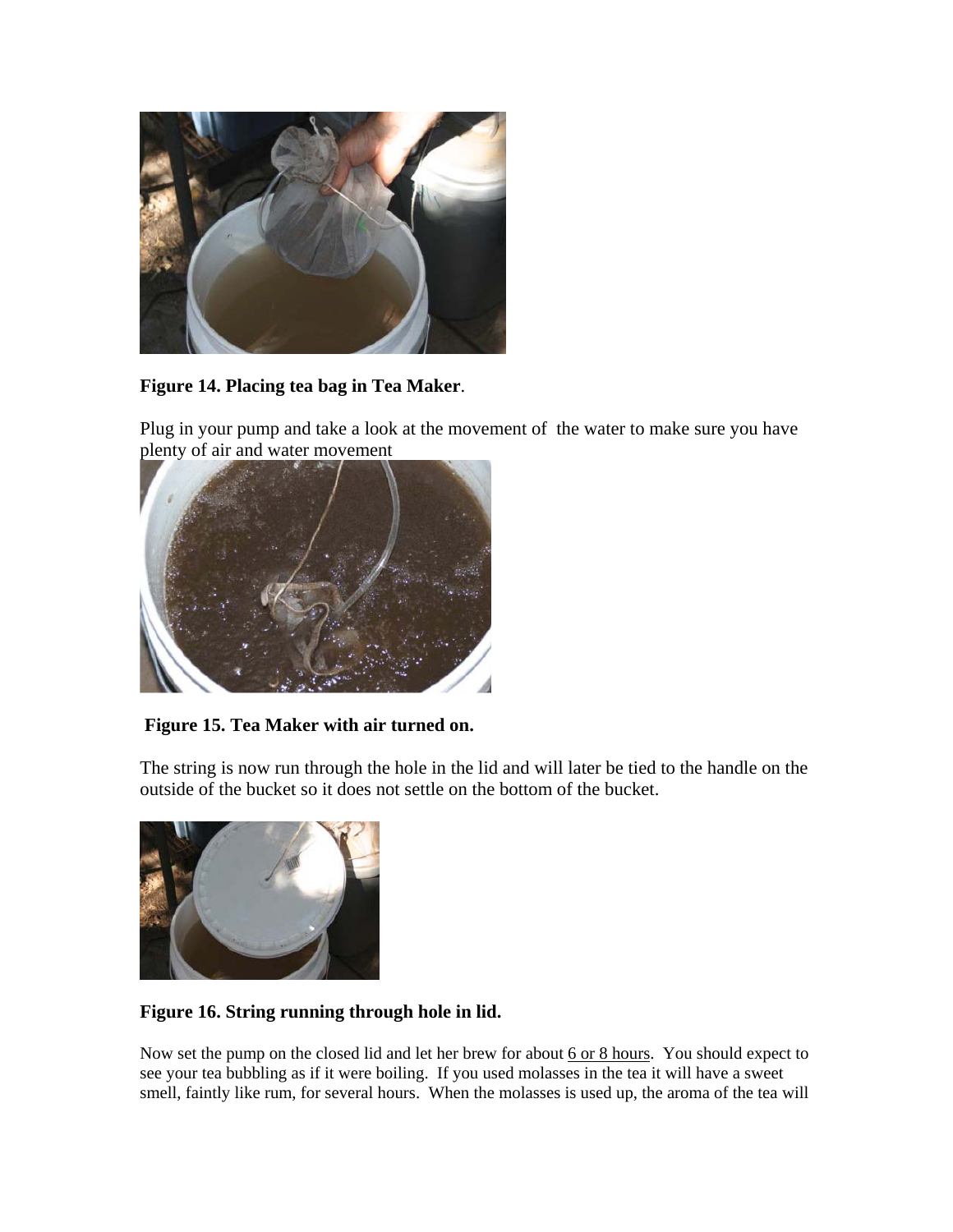change to a more yeasty smell. You should also expect to see a brown foam form on top of the tea. Whether you have foam or not, either is normal depending on the nature of your ingredients.

After 6-8 hours remove the tea bag and attach the tube that was running the tea bag air stones to one of the long air stones and use the other tube to run the other air stone (see Figure 15.).



**Figure 15. Removing the tea bag and reconnecting the air stones.**

Continue to brew the tea with the air pump running for another 16 to 20 hours and then use the tea as soon as possible after that. The tea will start to deteriorate immediately after the air pump is turned off. You can prolong the life of the tea for a day by leaving the air on, but all the food has been used up in the tea, so it is deteriorating even with the air on.

#### **WARNING:**

**NEVER** TRY TO STORE YOUR FINISHED TEA IN A CLOSED CONTAINER. If you made your tea well, a closed container will develop pressure inside and burst open.

# **Using your tea**

As a foliar spray, five gallons of tea will cover a full acre of lawn or garden. As a soil drench five gallons will cover about 10,000 square feet of lawn or garden. It doesn't really matter how much water you use to dilute and spread the tea. The water is only a carrier. Just remember to stay in the area to be covered until you run out of tea. I have never heard of any time when too much tea was used so don't worry about over doing it. You can spray tea every day, every week, or monthly.

This is a quick run down on how I make my tea bucket. Feel free to write me if you have more questions. Some of the important concepts that make this tea brewer work are as follows.

- 1. Use a pump with two outlets and four air stones.
- 2. Put two air stones inside the tea bag to keep the fungus in the compost agitated.
- 3. Don't overdo the molasses.
- 4. Never turn off the air pump or remove the air stones once you have started brewing.
- 5. Remove the tea bag after 8 hours.
- 6. Brew no longer than 36 hours or you can lose the benefit of the tea.
- 7. Use all the tea right away. This tea cannot be stored under any circumstances.
- 8. Clean and disinfect your equipment after each batch. Scrub the slime off of everything with a stiff brush and a hydrogen peroxide wash.